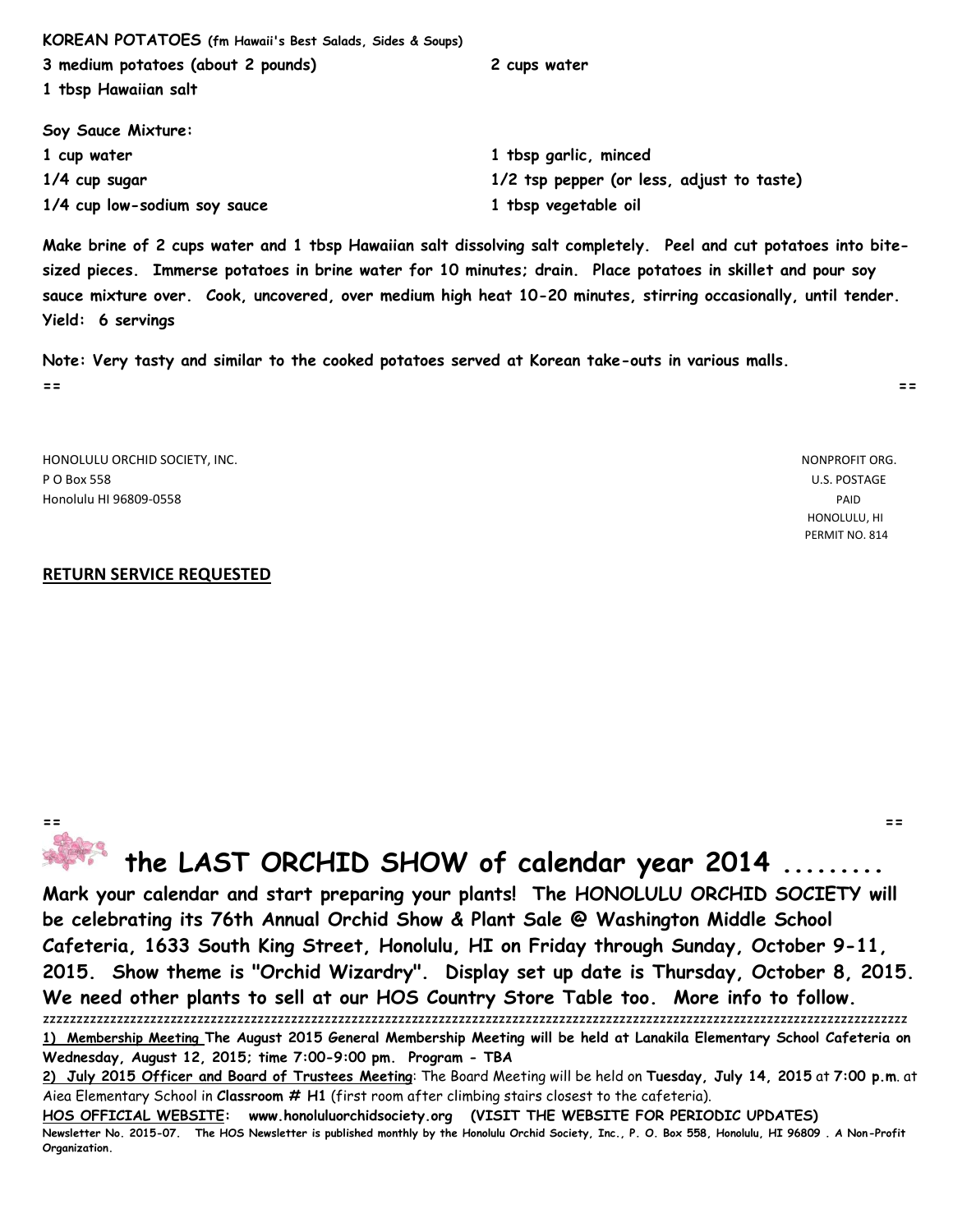# **HONOLULU ORCHID SOCIETY MONTHLY NEWSLETTER No. 2015-07**

HOS GENERAL MEETING

Date: Wednesday, July 8, 2015 Time/Place: 7:00 - 9:00 p.m., Lanakila Elementary School Cafeteria Program: **"Cattleya Culture"** Speaker**: Calvin Kumano** 

Calvin Kumano will be speaking on the culture of Cattleya orchids at the Wednesday, July 8 meeting of the Honolulu Orchid Society. Calvin is a well known grower and breeder of Cattleya orchids. He has won numerous awards and trophies for his Cattleyas. At Wednesday's meeting, Calvin will share his techniques and some of his secrets for growing and blooming Cattleyas. Calvin is the President of the Aiea Orchid Club and the Manoa Orchid Society. He has been growing orchids for more than 30 years. Besides Cattleyas, his favorite orchids are Phalaenopsis and Honohonos. The meeting starts at 7:00 PM in the Lanakila Elementary School Cafeteria. There is ample free parking in front of the Cafeteria. Guests are more than welcome. Refreshments will be served.

Reminder to all who bring refreshments in -- please tell our Refreshment Committee Rep your name and of what you bring to share when you drop off your item at the refreshment table. Much appreciated!

**MAHALO NUI LOA**. Mahalo Mel Waki for sharing your knowledge and know how techniques for repotting overgrown orchid plants. Mahalo Calvin Kumano for assisting Mel by sharing your knowledge and techniques for repotting phalaenopsis plants too. And mahalo Calvin Abe for assisting both Mel and Calvin during their demonstrations.

Mahalo to the following members and Refreshment Committee who brought in a great assortment of goodies to share with those in attendance at our June meeting - **Williette Wong** - See's Candy; **Walter Wong** - Graham Cracker Nut Brittle; **Sherry & Calvin Abe** - Costco Supreme Pizza; **Bob & JoAnn Higuchi** -Kamaboko Tempura; **Ruth Chun** - Fresh Corned Beef & Cabbage; **Charlotte Yamamoto** - Mountain Apple Pie; **Jackie Lai** - Sliced Fresh Mango & Pickled Mountain Apple; **Dorothy Nakama** - Chinese Dish; **Doris Taitai** -Brownies; **Topher Brough** - Fresh Lychee; **Ron Yamauchi** - Sushi; **Kathy Sakuda** - Seaweed Somen Salad; **Beaudine Ma** - Kettle Popcorn; **Nancy Matsumoto** - Black Bottom Cup; and **Refreshment Committee** - Chicken Sandwiches, Fresh Red Grapes, Tropical Punch and Water. Your donations are truly appreciated!

#### **June 2015 Culture Awards**

**1st Place: L. tenebrosa var. aurea 'A-1'; Owner: Ken Ching 2nd Place: Angraecum germinyanum; Owner: Brad Lau 3rd Place: Den. hybrid; Owner: Topher Brough** 

**DEEPEST SYMPATHY**. Our condolences to husband Robert Perreira and family for the passing of Susan Perreira, a long time HOS member and Accredited HOS Judge. Susan was well known for her achievements in the hybridizing of Equitant Oncidiums. She attained Master Judge status in the HOS Judging system. Services for Susan were held on Thursday, July 2 at St. Ann's Church in Kaneohe.

**WELCOME 2015 NEW MEMBERS!** We welcome our newest 2015 HOS members **June Yokomoto** of Honolulu HI and **Arillyn Lawrence-Johnson** of San Juan Capistrano CA Thank you for joining!

**HONOHONO ORCHID WORKSHOP.** Callman Au will be conducting a workshop on honohono orchid culture for Honolulu Orchid Society members on Saturday, July 18. The workshop will be held at Callman's residence in Mililani from 9:00 AM to 1:00 PM. Attendance will be limited to 25 members. Callman has been growing honohono orchids for many years and has one of the largest collection of honohonos in the State. Mel Waki, Program Chairman for HOS, is the point of contact for the workshop. Members who are interested in attending should email Mel at orchids.hawaii@gmail.com. More details on the workshop will be discussed at Wednesday's General Membership Meeting on July 8 at the Lanakila Elementary School Cafeteria.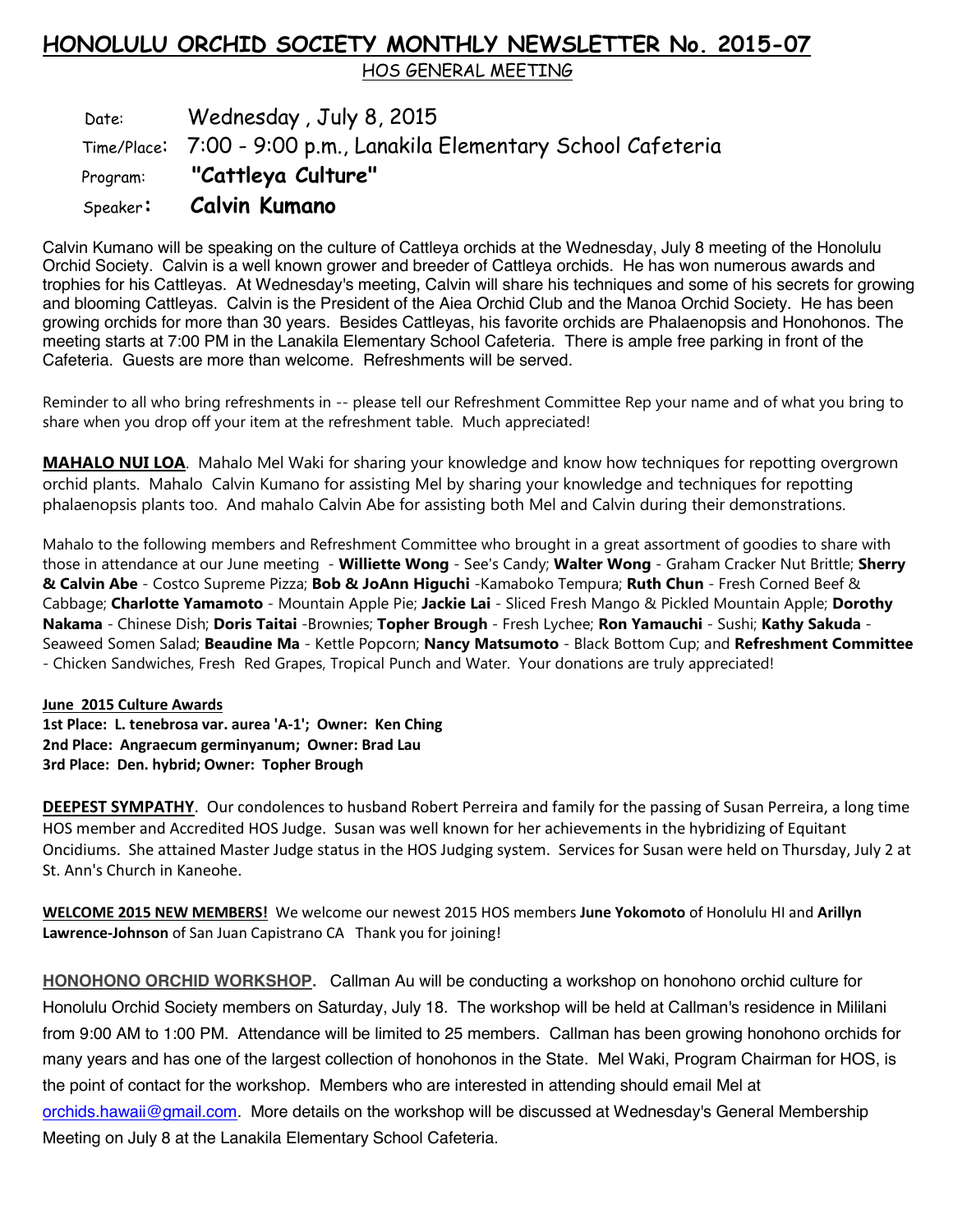## **IT'S ELECTION TIME FOR THE 2016 HOS OFFICERS AND BOARD OF TRUSTEES**

**The Nominating Committee presents the following slate of HOS Officers and Board of Trustees for the Year 2016:**

#### **Officers**

| President:          | Ruth Chun       | Treasurer:                | Mel Waki       |
|---------------------|-----------------|---------------------------|----------------|
| 1st Vice President: | Bob Moffitt     | Recording Secretary:      | Marisa Maemori |
| 2nd Vice President: | Brad Lau**      | Correspondence Secretary: | Carol De Witt  |
| 3rd Vice President: | Kathy Sakuda*** | Past President:           | Ben Sills      |
|                     |                 |                           |                |

#### **Board of Trustees**

 $2016*$  2017\* 2018

Williette Wong Jackie Lai Charlotte Yamamoto Ikaika Peltier Ron Yamauchi\*\*\*\* vacant

Dr. Ingelia White **Bob Higuchi** Bob Higuchi Dorothy Nakama\*\*\*\*\* Ben Kodama Jr. Jo Ann Higuchi Jenny Rosario\*\*\*\*\*\*

\* Board of Trustees listed already voted in to serve for the respective year in the prior year elections.

\*\*3rd VP Brad Lau replacing Ron Yamauchi as 2nd VP

\*\*\*2017 Trustee Kathy Sakuda replacing Brad Lau as 3rd VP

\*\*\*\*2nd VP Ron Yamauchi replacing Kathy Sakuda as 2017 Trustee

\*\*\*\*\*New Incumbents for 2018 Trustee positions

# **MEMBERS should attend JULY 2015's GENERAL MEMBERSHIP MEETING TO PARTICIPATE IN THIS ELECTION AT LANAKILA ELEMENTARY SCHOOL CAFETERIA, 717 NORTH KUAKINI STREET,**

## **HONOLULU HAWAII.**

**THE ELECTION COMMITTEE WILL TAKE NOMINATIONS FROM THE FLOOR FOR ANY POSITION. (MEMBERS INTERESTED IN BECOMING A PART OF THE HOS BOARD MAY ALSO SELF-NOMINATE FOR A POSITION.) THE ELECTION COMMITTEE WILL AGAIN PRESENT THE 2016 NOMINATIONS OF THE OFFICERS AND BOARD OF TRUSTEES AND THEN VOTING WILL COMMENCE.**

**AIEA ORCHID CLUB's 34th ANNUAL SHOW AND PLANT SALE** was held June 12th through June 14th at Aiea Elementary School. Honolulu Orchid Society was honored with an award of Second Place Best Display (\$100).

Thank you Ruth Chun for chairing the beautiful HOS display at the Aiea Orchid Club's annual show. We also thank Ben Sills, Calvin & Sherry Abe, Williette Wong, Mei Lin Wong-Gary, Carol De Witt, Mel Waki, Inez Brunson, Dorothy Nakama, Tyler Tajima, Kathy Sakuda, Bob & JoAnn Higuchi, June Yokomoto, Jackie Lai, Charlotte Yamamoto, Ed Oka, and Marisa Maemori for helping to set up and breakdown our display and also Vivian McCoy who also helped with the breakdown. We thank Williette Wong, Ben Sills, Calvin & Sherry Abe, Pam Waki, Inez Brunson, Brad Lau, Jackie Lai, Kodama Orchids, Carol De Witt, Ken & Aileen Ching, Ruth Chun, Bill & Hilda Takamatsu and Clem & Maryrose Roldan for sharing their blooming orchid plants, greeneries and props in the display. A trophy was presented to the following in our display:

### **Best Yellow Cattleya in Show**

Blc. Cherise Nishioka 'Hilo Flare', Owner: Pam Waki

### **Best Other Color Cattleya in Show**

Lc. Canhamiana var. coerulea 'Azure Sky', Owner: Ken & Aileen Ching